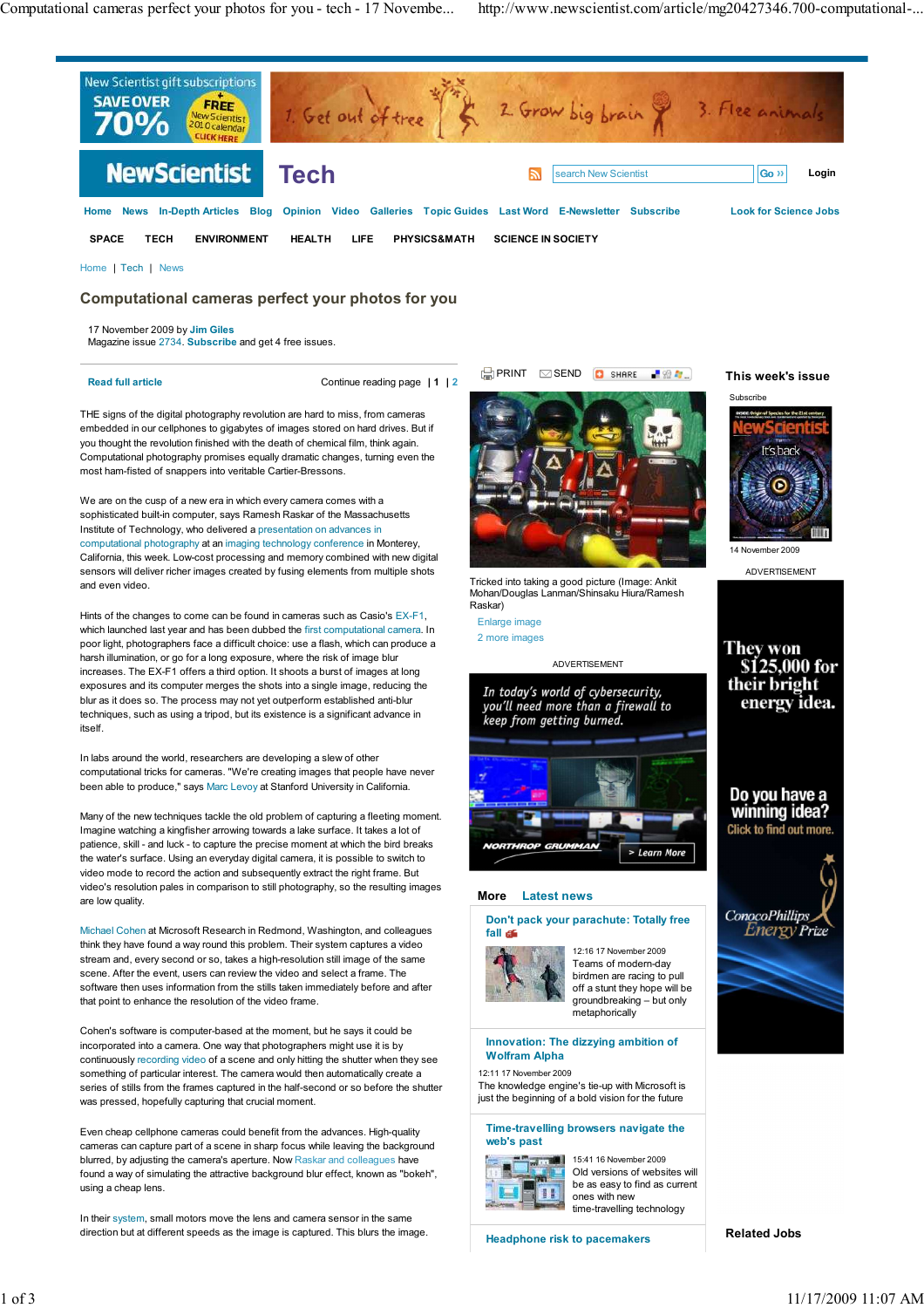But by moving the sensor and lens at just the right relative speed, Raskar is able to select a vertical plane in the image in which focus is preserved. He says he is now talking to camera and cellphone manufacturers about licensing the technology.

Another feature cameras might one day include is panorama software, which could create 360-degree cylindrical panoramas by stitching together a series of shots, adjusting for slight tilts. A technique known as "all-focus imaging" could be used to create high-resolution close-ups in which, unlike current macro photographs, all of the image is in focus. The technique involves taking a series of macro images in which different layers of the scene are in focus, and then merging them to create a single image. Aseem Agarwala, senior research scientist at Adobe Systems in Seattle, has already developed an all-focus algorithm that has been incorporated into Adobe's image-editing package Photoshop.

Alternatively, when half of a scene is in shadow, a camera could automatically take two shots at different exposures and merge them to create an image in which all parts of the scene appear well lit.

"The distinction between a cellphone and a computer has already gone," says Cohen. "Now the distinction between a camera and a computer is going away."

> As has happened with cellphones, the distinction between a camera and a computer is going away

If there is a note of caution, it comes from camera manufacturers. Many digital cameras already come with basic computational features, such as the ability to lighten areas of the shot that are in shade, and it is not yet clear, at least to the manufacturers, what extra functions users want.

**Read full article** Continue reading page **| 1 | 2**



**Subscribe to New Scientist** and you'll get:

New Scientist magazine delivered to your door Unlimited access to all New Scientist online content a benefit only available to subscribers Great savings from the normal price

**Subscribe now!**

If you would like **to reuse any content** from New Scientist, either in print or online, please **contact the syndication** department first for permission. New Scientist does not own rights to photos, but there are a variety of licensing options available for use of articles and graphics we own the copyright to.

#### **Have your say**

| <b>Comment title</b> |                             |
|----------------------|-----------------------------|
| Your name            |                             |
| <b>Email</b>         |                             |
| Website              |                             |
| Comment              |                             |
|                      |                             |
|                      |                             |
|                      |                             |
|                      | submit<br>preview<br>cancel |

**read all 5 comments** Comments **1 | 2**

**Voice Control** Thu Nov 12 01:19:12 GMT 2009 by **Graham** w.theaxion.com

I have been taking photographs for over 45 years as I started when I was 10 with a camera I bought from Woolworths and then one that my uncle gave me. From the very start I began to process the images in chemical baths and I built a photographic enlarger out of an old cheese snack tin and various cannibalised bits of cameras and lenses. I was as much facinated by the technology of photography as the art.

How things have progressed, now I do everything digitally and produce some stunning images without the hazard of dangerous chemicals and living a vampire like existence in darkend rooms.

15:09 16 November 2009 The small powerful magnets used in modern headphones can cause pacemakers and defibrillators to malfunction

**see all related stories**

## **Most read Most commented**

**Mystery 'dark flow' extends towards edge of universe**

**First universal programmable quantum computer unveiled Ray Mears: We'll struggle to survive**

**climate change Meteor shower this week as we cut**

**through comet trails**

**In SUSY we trust: What the LHC is really looking for**

# **TWITTER**

## **New Scientist is on Twitter**



Get the latest from New Scientist: sign up to our Twitter feed

Experimental Officer – Electron **Microscopy** 

pCRF Supply Coordinator (m/f) / Ref. No. 103485/11

**Systems** Applications Specialist - UK wide

#### **Partners**

We are partnered with Approved Index. Visit the site to get free quotes from website designers and a range of web, IT and marketing services in the UK.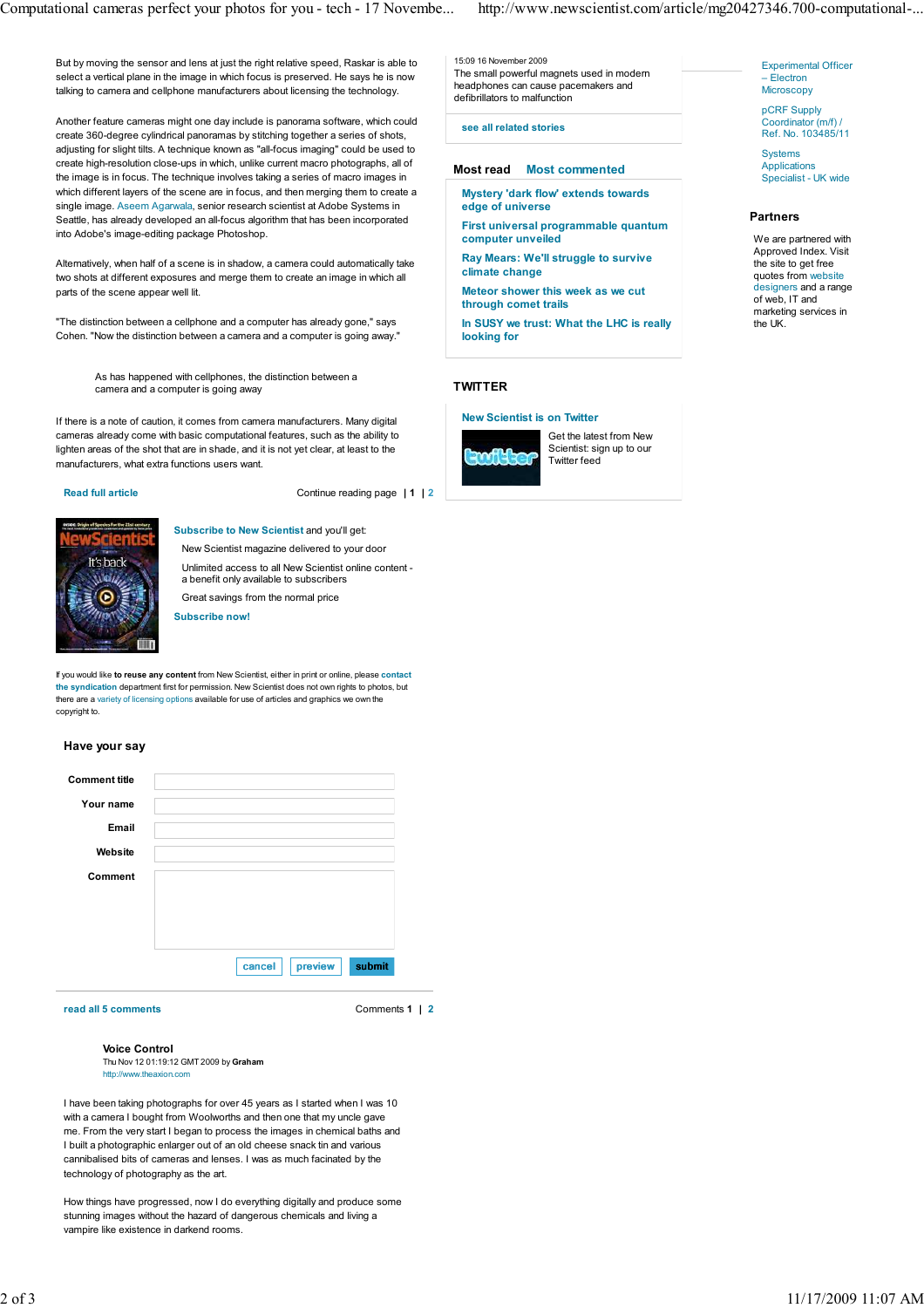However, the digital age brings with it so many options, switches, menus, and settings on todays cameras that it can take many minutes to get the camera in a state to take a decent picture. Often a setting is not right and then it has to be "fixed" in the Photoshop software on the computer and in some ways, as a traditionalist who believes in the magic and art of the photographer capturing the moment of light, I feel that I am cheating by doing this.

A solution for me would be, partly as described in the article, some intelligence in the camera but also a way to avoid having to check switches, menus and alter settings. Therefore I feel that the next generation of cameras should be voice controlled.

I would like to tell my camera what kind of picture I want to take, for example, out of the corner of my eye I see a fast moving bird of prey about to attack its next meal and as I turn towards the event I could say to the camera "bird, fast" and this would make all the settings required to increase shutter speed, focus adaptation for an object moving towards me, and expose for the bird and not the sky whilst keeping the background out of focus. It would be nice if it locked on and zoomed into the bird as well.

Similarly if I happen to see a UFO (ever), my camera should be able to get it right by just me saying to it "UFO". So perhaps we will finally have a UFO image that people can see clearly and believe in rather than blobs and streaks of out of focus coloured lights. That is assuming I along with my camera are not abducted

#### **reply report this comment**

#### **Poor Substitutes**

Tue Nov 17 11:40:08 GMT 2009 by **Daniel**

The "bokeh" simulation doesn't look like the real thing. It looks like motion blur applied to selected parts of the picture in Photoshop.

I hope we don't start replacing real photography effects with cheap lookalike simulations.

#### **reply report this comment**

#### **Poor Substitutes**

Tue Nov 17 12:14:33 GMT 2009 by **Richard**

It's only a proof of concept, I think we can expect some improvements. If you cannot tell the difference, what is a 'real' effect and what is not.

**reply report this comment**

**view thread**

This comment breached our terms of use and has been removed.

#### **read all 5 comments 1 | 2**

All comments should respect the New Scientist House Rules. If you think a particular comment breaks these rules then please use the "Report" link in that comment to report it to us.

If you are having a technical problem posting a comment, please contact technical support.

| Go <sup>33</sup><br>search New Scientist |                       |                          |                            | Login for full access                      | Login |
|------------------------------------------|-----------------------|--------------------------|----------------------------|--------------------------------------------|-------|
| About us                                 | User Help             | <b>Subscriptions</b>     | Links                      |                                            |       |
| <b>New Scientist</b>                     | Contact Us            | Subscribe                | Site Map                   | © Copyright Reed Business Information Ltd. |       |
| Syndication                              | FAQ / Help            | Renew                    | <b>Browse all articles</b> |                                            |       |
| Recruitment                              | <b>Disclaimer</b>     | <b>Gift subscription</b> | Magazine archive           |                                            |       |
| Advertising                              | Ts & Cs               | My account               | <b>NewScientistJobs</b>    |                                            |       |
| Who's who                                | Cookies               | <b>Back issues</b>       | The LastWord               |                                            |       |
| Advertise                                | <b>Privacy Policy</b> | <b>Customer Service</b>  | <b>E-Newsletter</b>        |                                            |       |
| <b>RBI Jobs</b>                          |                       |                          | <b>RSS Feeds</b>           |                                            |       |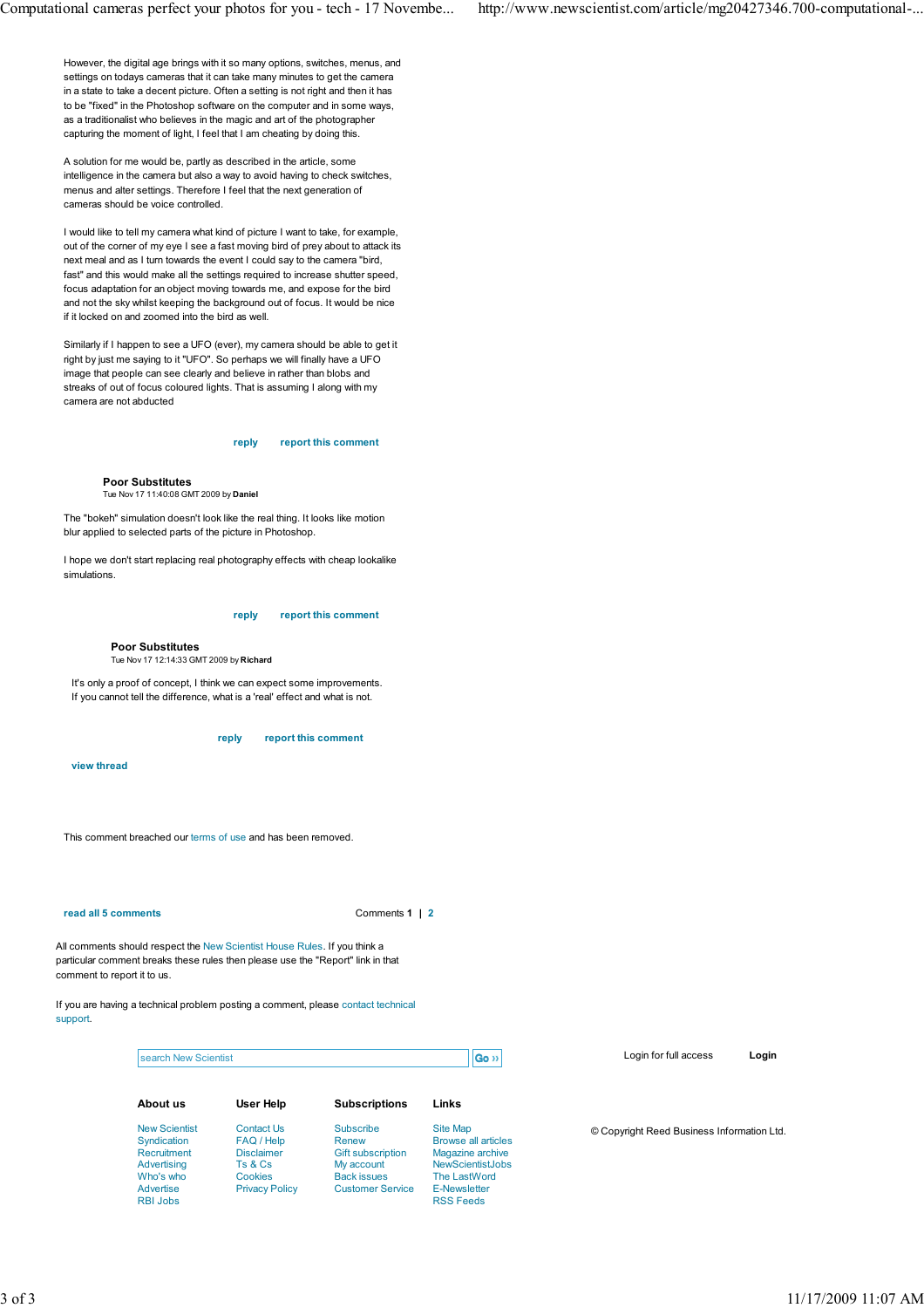

Home | Tech | News

# **Computational cameras perfect your photos for you**

17 November 2009 by **Jim Giles** Magazine issue 2734. **Subscribe** and get 4 free issues.

**Read full article** Continue reading page **| 1 | 2**

James Banfield, a spokesman for Nikon UK, says that his firm will listen to consumers and add more features if the demand is there. But he points out that the features need to be robust and easy to understand. Some aspects of camera interfaces are already complex, Banfield says, so manufacturers have to think hard before adding further features.

That caution has prompted Levoy to develop his own computational camera. Compared with commercial devices, Levoy describes his "Frankencamera" as "ugly, big and heavy". But it is portable and battery-powered, so researchers can take it out of the lab and experiment with it. The device includes a Canon lens, a light sensor from a Nokia mobile and runs the Linux operating system. All of its functions, including metering, focusing, demosaicing, de-noising and white balancing, can be controlled using the camera's open-source software, which will be released next year.

Levoy is applying for funding so that he can produce a number of the devices and give them to other research groups. Once the device is out there, the list of computational tricks could get even longer. "People will surprise us by coming up with stuff we haven't even thought about," says Levoy.

**Read full article** Continue reading page **| 1 | 2**



## **New Scientist Not just a website!**

Subscribe to New Scientist and get:

New Scientist magazine delivered to your door

Unlimited online access to articles from over 500 back issues

**Subscribe Now and Save**

If you would like **to reuse any content** from New Scientist, either in print or online, please **contact the syndication** department first for permission. New Scientist does not own rights to photos, but there are a variety of licensing options available for use of articles and graphics we own the copyright to.

#### **Have your say**

| <b>Comment title</b> |                             |
|----------------------|-----------------------------|
| Your name            |                             |
| Email                |                             |
| Website              |                             |
| Comment              |                             |
|                      |                             |
|                      |                             |
|                      |                             |
|                      | submit<br>cancel<br>preview |



BPRINT SEND OSHARE P27

Tricked into taking a good picture (Image: Ankit Mohan/Douglas Lanman/Shinsaku Hiura/Ramesh Raskar)

### Enlarge image 2 more images

ADVERTISEMENT



### **More Latest news**

#### **Don't pack your parachute: Totally free fall**



12:16 17 November 2009 Teams of modern-day birdmen are racing to pull off a stunt they hope will be groundbreaking – but only metaphorically

#### **Innovation: The dizzying ambition of Wolfram Alpha**

12:11 17 November 2009

The knowledge engine's tie-up with Microsoft is just the beginning of a bold vision for the future

**Time-travelling browsers navigate the web's past**

## **This week's issue**



ADVERTISEMENT

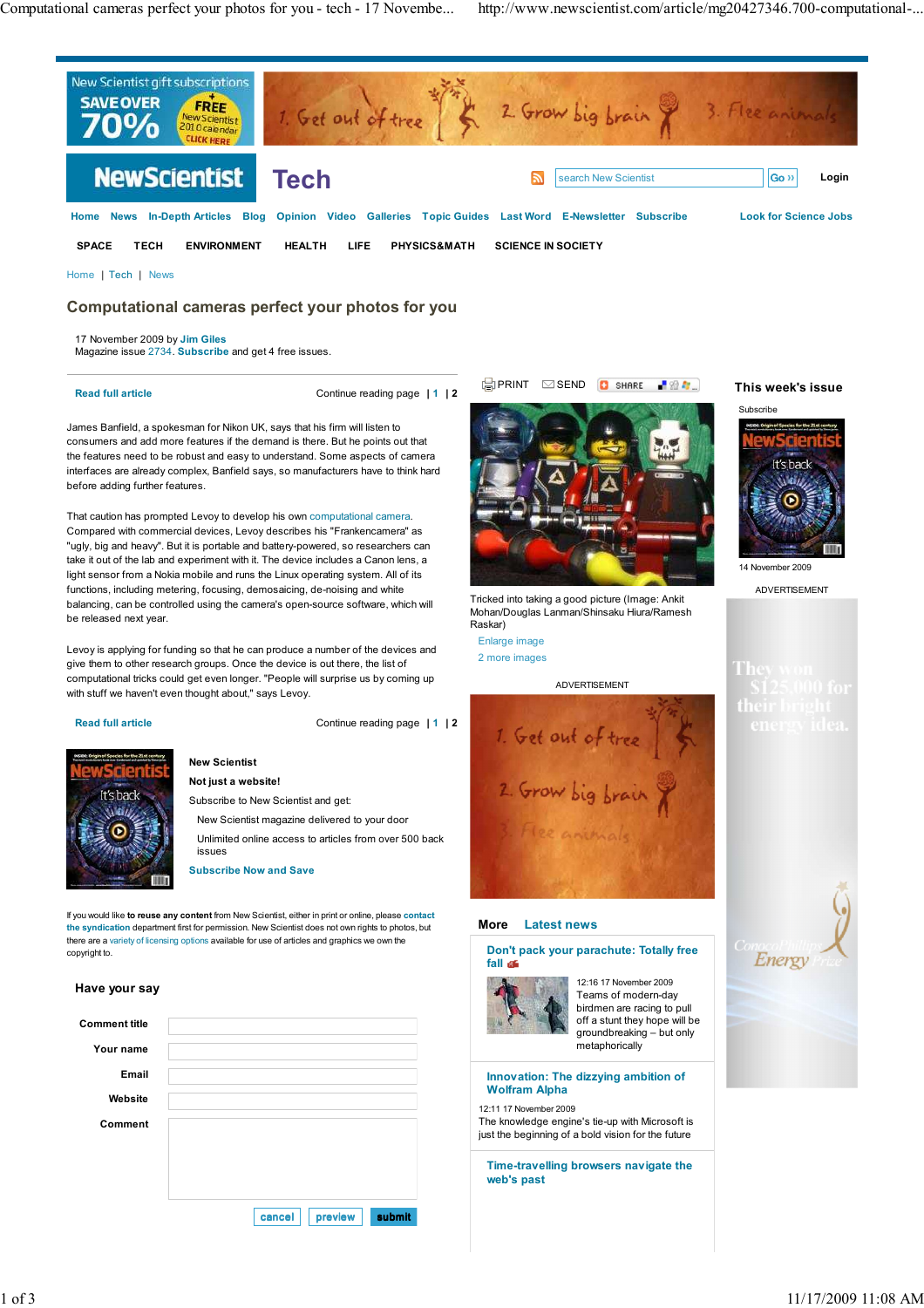#### **read all 5 comments** Comments **1 | 2**

**Voice Control** Thu Nov 12 01:19:12 GMT 2009 by **Graham** http://www.theaxion.com

I have been taking photographs for over 45 years as I started when I was 10 with a camera I bought from Woolworths and then one that my uncle gave me. From the very start I began to process the images in chemical baths and I built a photographic enlarger out of an old cheese snack tin and various cannibalised bits of cameras and lenses. I was as much facinated by the technology of photography as the art.

How things have progressed, now I do everything digitally and produce some stunning images without the hazard of dangerous chemicals and living a vampire like existence in darkend rooms.

However, the digital age brings with it so many options, switches, menus, and settings on todays cameras that it can take many minutes to get the camera in a state to take a decent picture. Often a setting is not right and then it has to be "fixed" in the Photoshop software on the computer and in some ways, as a traditionalist who believes in the magic and art of the photographer capturing the moment of light, I feel that I am cheating by doing this.

A solution for me would be, partly as described in the article, some intelligence in the camera but also a way to avoid having to check switches, menus and alter settings. Therefore I feel that the next generation of cameras should be voice controlled.

I would like to tell my camera what kind of picture I want to take, for example, out of the corner of my eye I see a fast moving bird of prey about to attack its next meal and as I turn towards the event I could say to the camera "bird, fast" and this would make all the settings required to increase shutter speed, focus adaptation for an object moving towards me, and expose for the bird and not the sky whilst keeping the background out of focus. It would be nice if it locked on and zoomed into the bird as well.

Similarly if I happen to see a UFO (ever), my camera should be able to get it right by just me saying to it "UFO". So perhaps we will finally have a UFO image that people can see clearly and believe in rather than blobs and streaks of out of focus coloured lights. That is assuming I along with my camera are not abducted

#### **reply report this comment**

**Poor Substitutes** Tue Nov 17 11:40:08 GMT 2009 by **Daniel**

The "bokeh" simulation doesn't look like the real thing. It looks like motion blur applied to selected parts of the picture in Photoshop.

I hope we don't start replacing real photography effects with cheap lookalike simulations.

#### **reply report this comment**

**Poor Substitutes** Tue Nov 17 12:14:33 GMT 2009 by **Richard**

It's only a proof of concept, I think we can expect some improvements. If you cannot tell the difference, what is a 'real' effect and what is not.

**reply report this comment**

**view thread**

This comment breached our terms of use and has been removed.

Computational cameras perfect your photos for you - tech - 17 Novembe... http://www.newscientist.com/article/mg20427346.700-computational-...



15:41 16 November 2009 Old versions of websites will be as easy to find as current ones with new time-travelling technology

**Headphone risk to pacemakers**

## 15:09 16 November 2009

The small powerful magnets used in modern headphones can cause pacemakers and defibrillators to malfunction

**see all related stories**

### **Most read Most commented**

**Mystery 'dark flow' extends towards edge of universe**

**First universal programmable quantum computer unveiled**

**Ray Mears: We'll struggle to survive climate change**

**Meteor shower this week as we cut through comet trails**

**In SUSY we trust: What the LHC is really looking for**

## **TWITTER**

## **New Scientist is on Twitter**



Get the latest from New Scientist: sign up to our Twitter feed

#### **Related Jobs**

Experimental Officer – Electron **Microscopy** 

pCRF Supply Coordinator (m/f) / Ref. No. 103485/11

**Systems** Applications Specialist - UK wide

## **Partners**

We are partnered with Approved Index. Visit the site to get free quotes from website designers and a range of web, IT and marketing services in the UK.